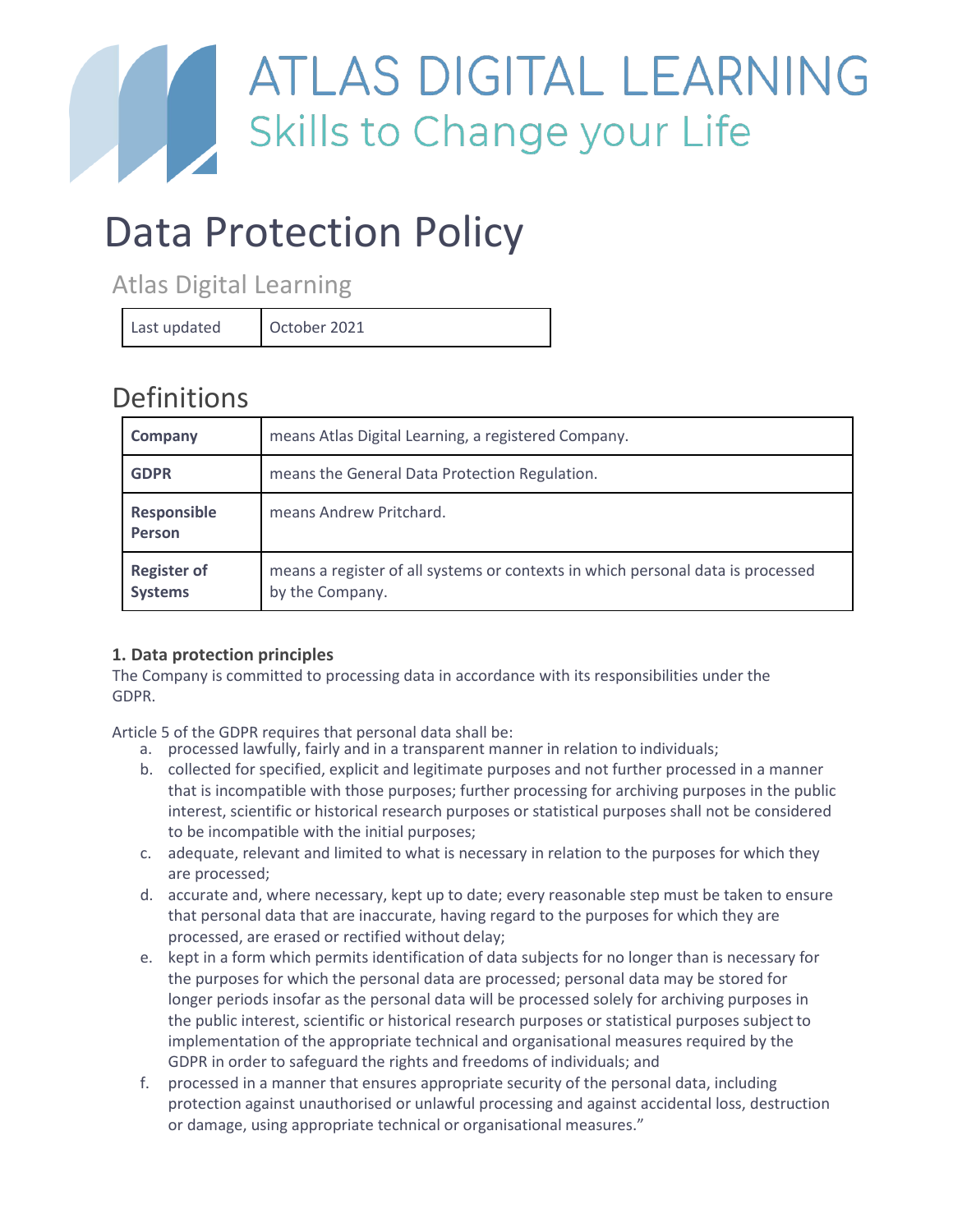

# **General provisions**

- a. This policy applies to all personal data processed by the Charity.
- b. The Responsible Person shall take responsibility for the Charity's ongoing compliance with this policy.
- c. This policy shall be reviewed at least annually.
- d. The Charity shall register with the Information Commissioner's Office as an organisationthat processes personal data.

# ïX **Lawful, fair and transparent processing**

- a. To ensure its processing of data is lawful, fair and transparent, the Charity shall maintain a Register of Systems.
- b. The Register of Systems shall be reviewed at least annually.
- c. Individuals have the right to access their personal data and any such requests made to the Charity shall be dealt with in a timely manner.

## **E** Lawful purposes

- a. All data processed by the Charity must be done on one of the following lawful bases: consent, contract, legal obligation, vital interests, public task or legitimate interests [\(see ICO guidance for](https://ico.org.uk/for-organisations/guide-to-the-general-data-protection-regulation-gdpr/lawful-basis-for-processing/) [more information\).](https://ico.org.uk/for-organisations/guide-to-the-general-data-protection-regulation-gdpr/lawful-basis-for-processing/)
- b. The Charity shall note the appropriate lawful basis in the Register of Systems.
- c. Where consent is relied upon as a lawful basis for processing data, evidence of opt-in consent shall be kept with the personal data.
- d. Where communications are sent to individuals based on their consent, the option for the individual to revoke their consent should be clearly available and systems should be in place to ensure such revocation is reflected accurately in the Charity's systems.

#### **n** Data minimisation

- a. The Charity shall ensure that personal data are adequate, relevant and limited to what is necessary in relation to the purposes for which they are processed.
- b. Personal data will be shared with funding organisations, in order to meet contractual obligations and for monitoring and audit purposes in line with European Commission Regulatory requirements.

#### **P** Accuracy

- a. The Charity shall take reasonable steps to ensure personal data is accurate.
- b. Where necessary for the lawful basis on which data is processed, steps shall be put in place to ensure that personal data is kept up to date.